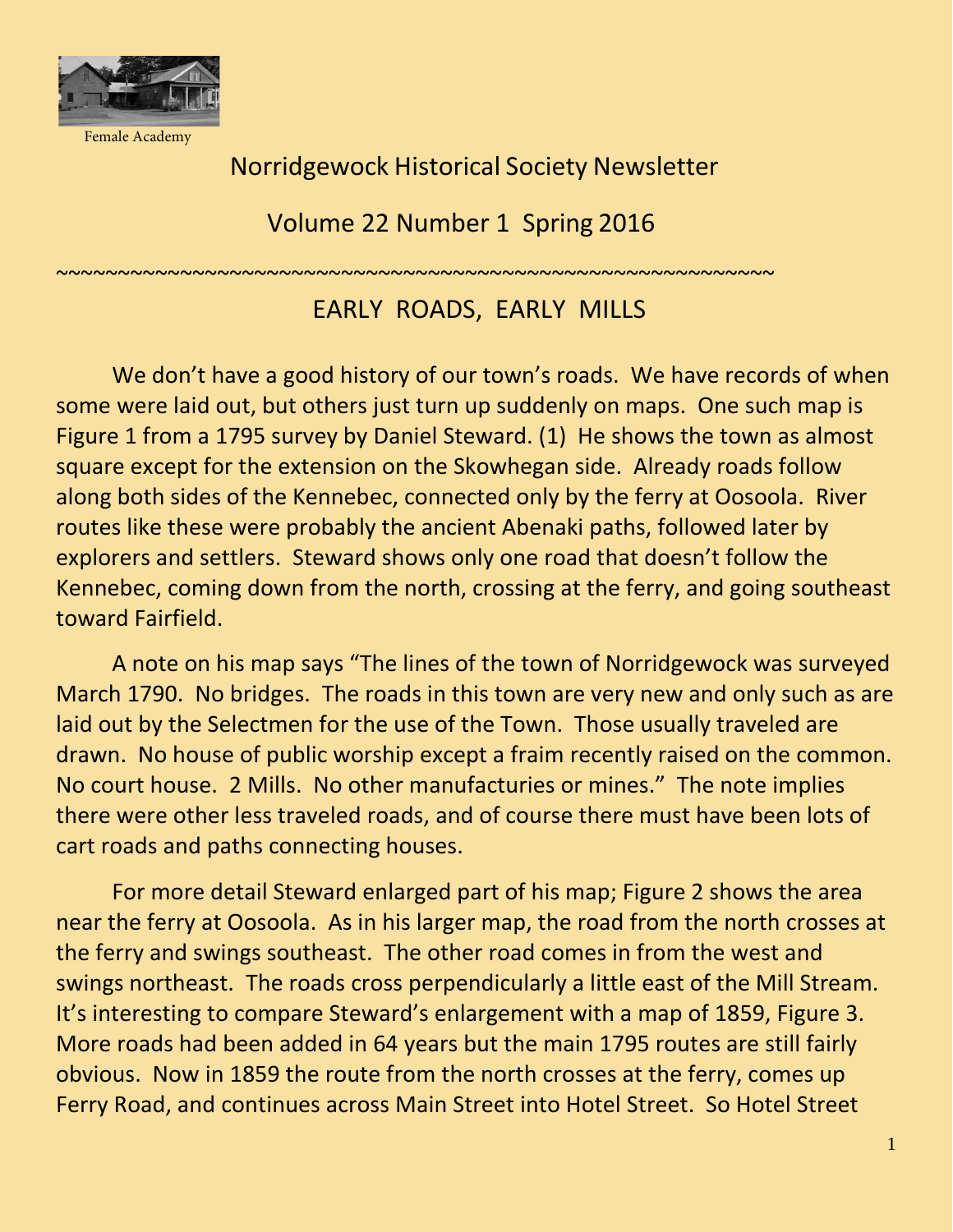may have been the original Smithfield Road; no wonder the Sawyer Hotel was built on that corner. By 1859 Mechanic Street had replaced Hotel Street as the main route to Smithfield.

Steward's other 1795 road coming from the west must have been what is now Main Street, crossing the Mill Stream and swinging to the northeast. The 1859 map shows two northeasterly roads both going to Bloomfield, one over Sunset Hill and the other along the river, now the Skowhegan Road. The Sunset Hill Road was probably the earlier because wagons and sleds couldn't deal with the side-sloping ground along the river. If so, then in 1795 our Main Street went up over Sunset Hill, then ran down behind Edith Blake's house to flatter land near the river somewhere in the Dickinson - Dunlap neighborhood. Finding just where it and the Skowhegan road met would make a good exploration.

Steward said "No bridges" but one of his roads clearly crossed the Mill Stream. The high dam behind Everett's garage wouldn't have been there in 1795 so maybe the Mill Stream was shallow enough to be forded. Otherwise the crossing must have been on floating logs or corduroy.

Steward's Figure 2 shows two other interesting features, X's marking mills on the Mill Stream. The upper one must be "the old grist mill". Timothy Heald started mills on "the mill lot" in 1778, and his son Josiah Heald continued there as town miller until 1816. Our town began on the North side of the river but the Mill Stream with a 10 ft drop in 330 feet offered by far the best water power in the area. (2) Heald's grist mill and later mills gradually drew people over; the South side had "a village of 300" by 1869. (2) As Fig. 3 shows, by 1859 the old grist mill had been replaced by a new one on higher ground near where the Recycling Center is today. Flooding may have been a reason for the move, but the present average river level wasn't reached until 1921 when a Skowhegan dam went in.

Steward's other mill is shown on the Mill Stream *south* of Main Street where today there's only a wide mill pond. A water-powered mill needs a drop in water level; it's hard to imagine a waterfall where Steward's "X" is shown. Still, as surveyor and head carpenter for the town's 1794 Meeting House (Congo Church) Steward ought to be reliable, Maybe the pond hides ledges that water fell over in 1795. In the 1870s a coat factory (later the Boat and Canoe factory) stood on the edge of the mill pond near Steward's "X". Around 1900 George Harlow had a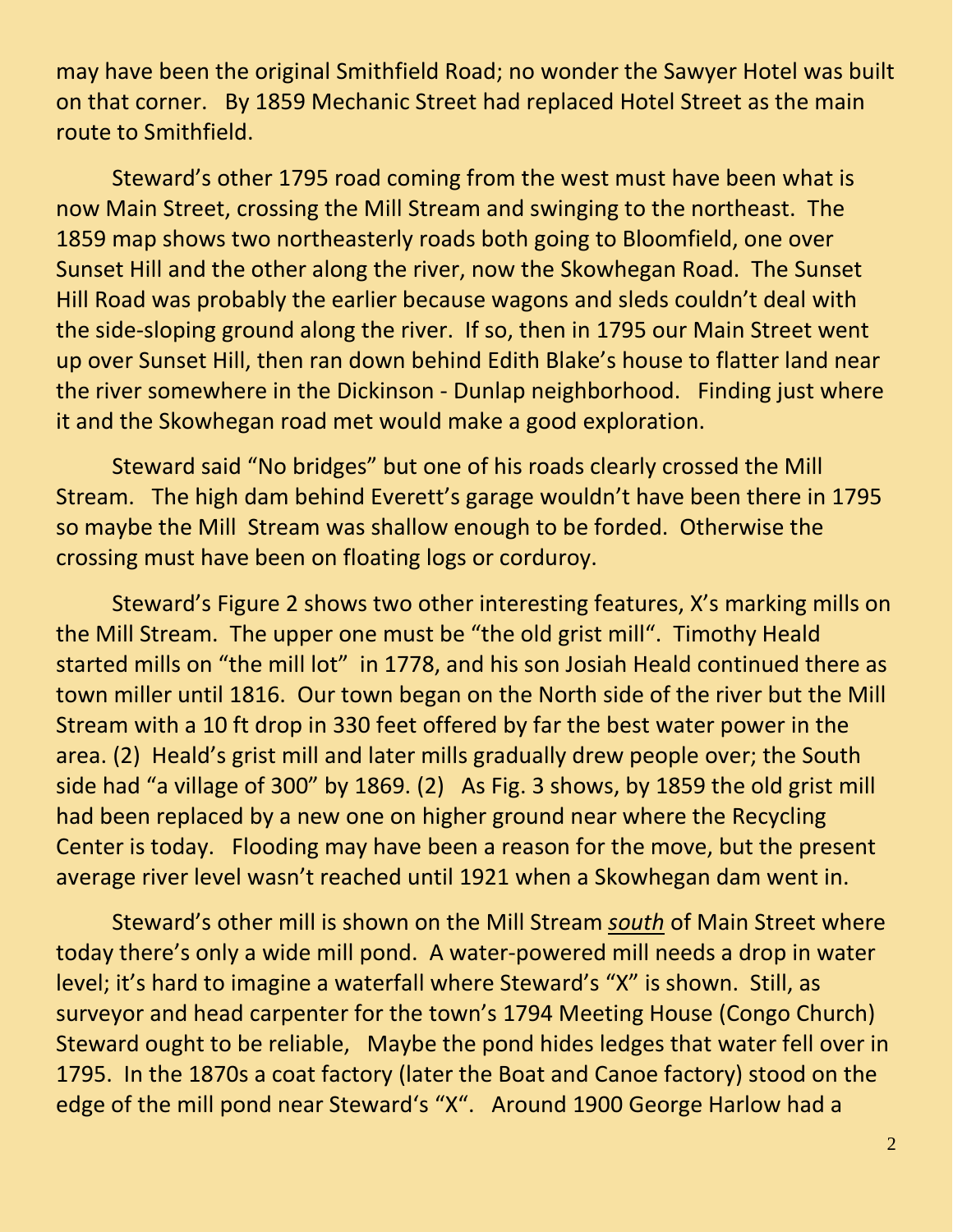steam-powered sawmill where Perkins Street crosses the Mill Stream. Steward's water-powered "X" might have been at either location. Someone with a snorkel might find evidence.

After Steward's day other mills were built along the Stream between the high dam and the river, mills for carding wool, fulling woolen cloth, making oil from flax seeds, and a tannery. For water power there were 3 dams in all, Fig. 3. One dam about 50 feet below the high dam still has a few stone blocks on both banks. Another dam about 50 feet below that seems to have completely disappeared. Sidney Emmons remembers in the 1940s a metal pipe maybe 10 inches diameter that ran along the Mill Stream, probably a "penstock" carrying hi-pressure water from one dam down to a lower water wheel or turbine. That may be the straight line on the 1859 map running from the middle dam to the newer grist mill.

The old mills didn't make people rich so they often changed hands in a tangle of ownerships that a deeds study might unravel. The mills themselves didn't last. Floods took their toll, some mills burned down, others propped up on stacked stone blocks just fell down. And needs changed as sheep raising went out of style, electricity came to town, and less expensive flour and feed could be brought in. Two mills however are almost within memory. Into the 1920s or 30s a "feed mill" sat near the present Recycling building, probably the New Grist Mill in Fig. 3. The feed mill was somehow associated with the Brackett and Russell store on the corner where Everett's Garage is today. And there was a large sawmill in the "Sawtelle Block" building at the east end of the high dam. The building also held a planing mill, a store, a machine shop, and a big hall on the second floor where for years all the town's public events were held. The entire Sawtelle building left town in 1934 in a spectacular fire that sent sparks as far as the Martin Stream Road.

Is there any part of our old town that has seen bigger changes? Seven roads came together there bringing people to the mills, eight if you count a faint weedy track along the Stream now half buried by US Rte 2, perhaps the mill road put in by Josiah Heald in 1788. (3) More people meant hotels with horse-shoeing, harness and blacksmith shops, wagon repair, and stores with everything a small town could need. Now nearly all have vanished. Widening the Skowhegan Road pushed rubble right to the edge of the Mill Stream covering a lot of mill history. Oosoola Park and a Recycling center have replaced houses along Ferry Road. Heald's old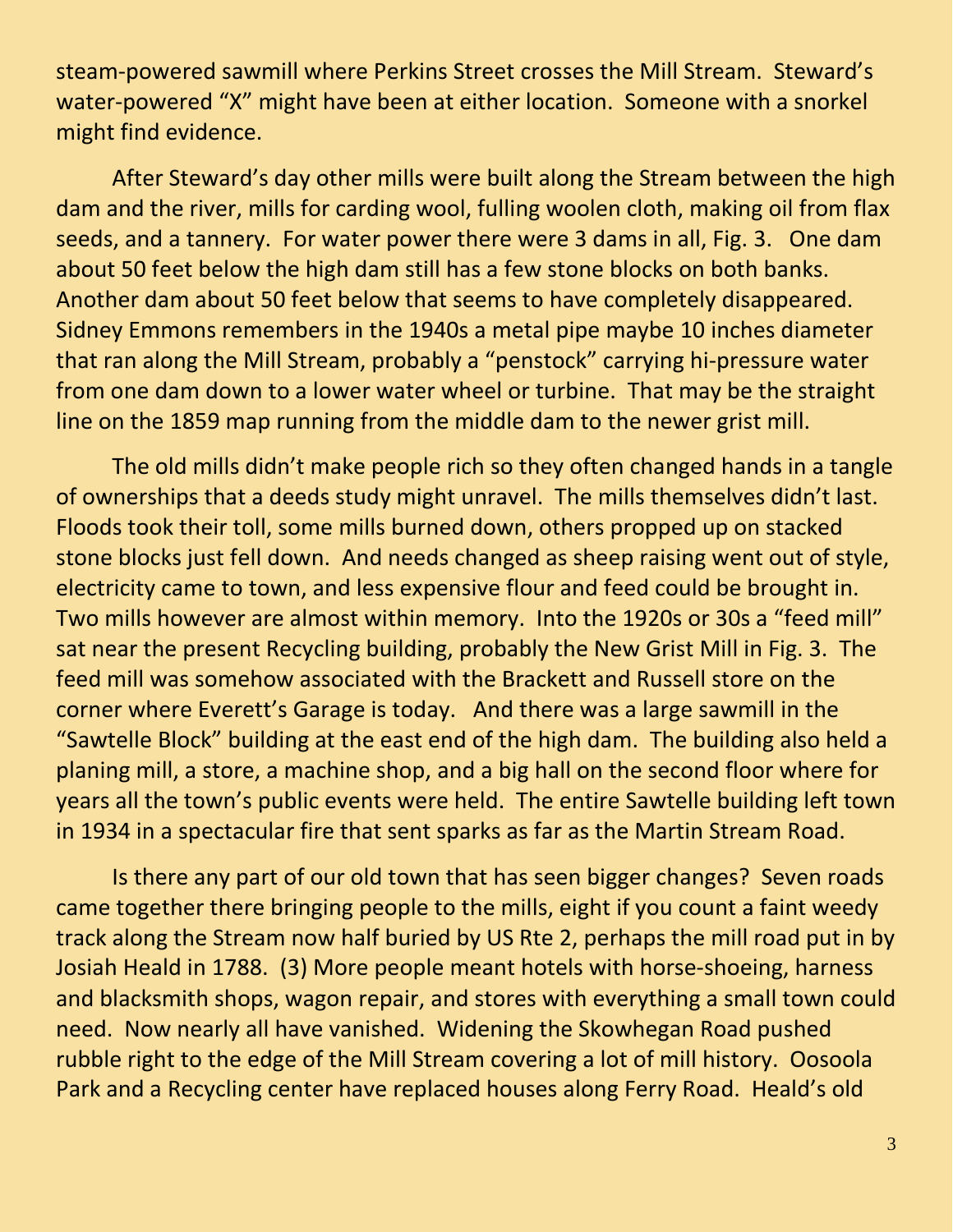yellow Mill House that hung over the Skowhegan Road was taken down. Fire has wiped away most of the downtown stores. There are still buildings downtown but the only real stores left are a small grocery store and a brand new Dunkin Donuts. We can hardly believe our eyes when we go there and look around. Daniel Steward wouldn't believe any of it.

P.S. About 5 years ago Norridgewock Historical Society installed a monument and plaque in Oosoola Park to commemorate our early mills. Vandals soon destroyed the plaque.



1) Book 2, Plan 1, Somerset County Registry of Deeds. Survey done "agreeable to the resolve of Court June 26, 1794".

2) Water Power of Maine, Walter Wells, 1869.

3) History of the Old Towns, J. W. Hanson, 1849, page 216.

## **Submitted by: Eastman Wilder**

NORRIDGEWOCK HISTORICAL SOCIETY

~~~~~~~~~~~~~~~~~~~~~~~~~~~~~~~~~~~~~~~~~~~~~~~~~~~~~~~~~~~

2015 was a very active year for the Norridgewock Historical Society. Our monthly meetings ( $4<sup>th</sup>$  Wednesday of the month, April-October, 7 PM) generally consist of a presentation related to local social, political or natural history, followed by a business meeting. This past season we enjoyed a nice variety of presentations. In April Warren Balgooyen spoke on the role micro-organisms play in our changing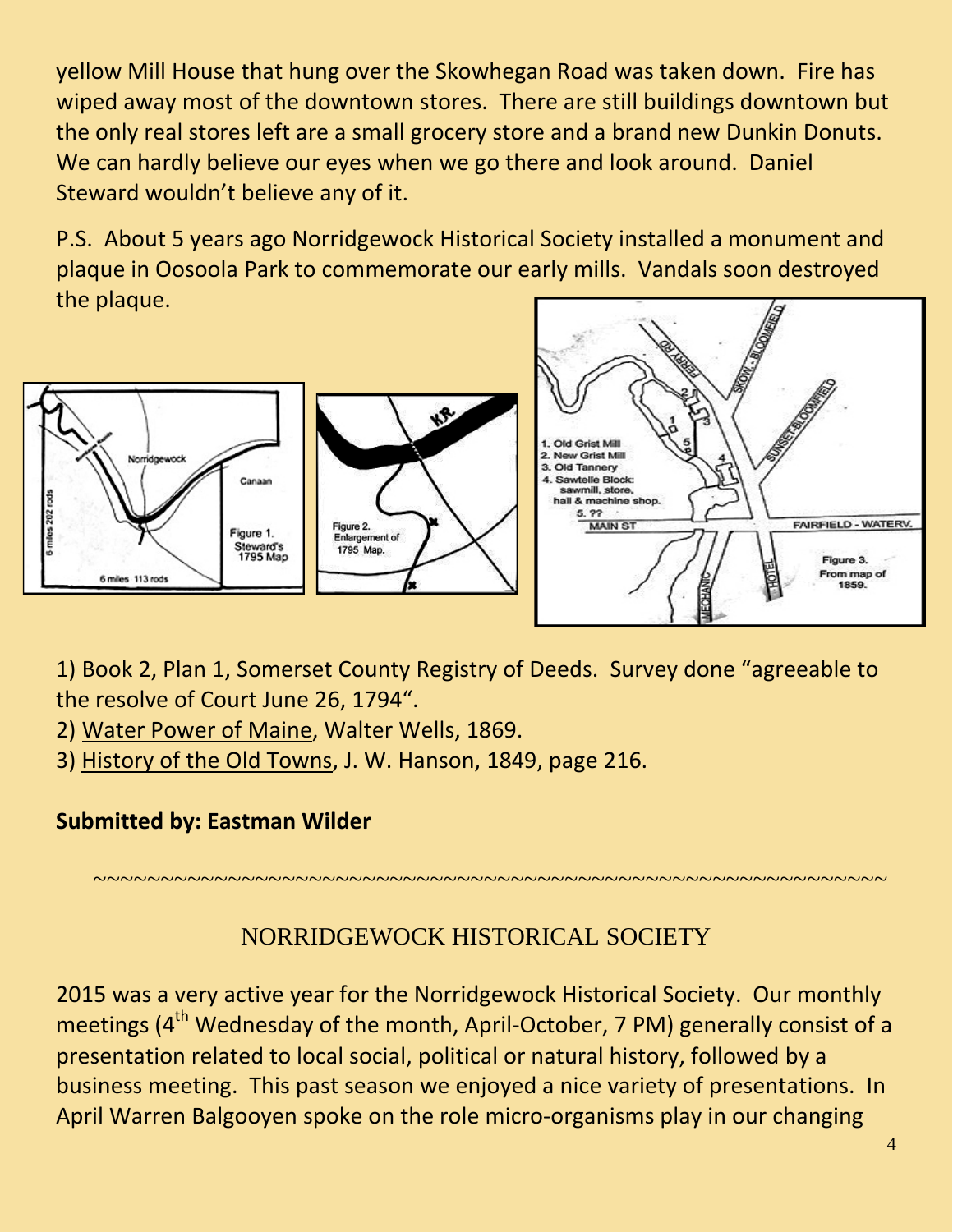natural world. In May Mel Croft and Richard Witham discussed their book "The Making of Smithfield – The Early 1800s." Patricia Horine, who has done a terrific job with the gardens at the Skowhegan History House, gave us in June a "tutorial" on constructing and maintaining a heritage garden. In July webmaster Kyrie Thompkins explained our new website, and in August Eastman Wilder led a discussion of historic photos from glass plates in the NHS collection. Historian Jay Robbins spoke in September on "Traditional Paths of Travel: The Native American's Great Carrying Place, Upriver Forts on the Kennebec, The Arnold Expedition, and the Old Canada Road." In October Dr. Daniel Tortora of Colby College spoke to us on "Father Rasle and the Norridgewock Indians."

There were several other highlights of our 2015 season. In May we were very pleased to receive from Albie Barden a beautifully framed print of an historical description of the 1724 massacre of Father Rasle and the local Abenaki villagers. In July we participated in the Taste of The Past event coordinated by the Central Kennebec Heritage Council; several NHS members made historic snacks which were sampled by all in attendance. In addition, we were treated to a spinning demonstration by Julie Drever and Sallie Wilder. Donna Mickewich presented a rug braiding exhibit and demonstration in August.

We are pleased with our new website, which was constructed this past summer. It is still to some extent a work in progress, but we think we have a good start. You can visit us at [www.norridgewockmuseum.com.](http://www.norridgewockmuseum.com/) We also now have an e-mail account; the address is [norridgewockhistsoc@gmail.com.](mailto:norridgewockhistsoc@gmail.com)

We invite you to join the Norridgewock Historical Society. Our dues are still only \$10/year (\$100 for a lifetime membership), and include a subscription to our quarterly newsletter. Among the 2015 newsletter articles were discussions of the early years of the Norridgewock Baptist Church and Norridgewock's Paul Revere bell, and several "Tidbits From Old Times." Our monthly meetings resume on April 27, 2016, at 7 PM. We hope you will join us.

Sincerely,

Tom Mickewich, President